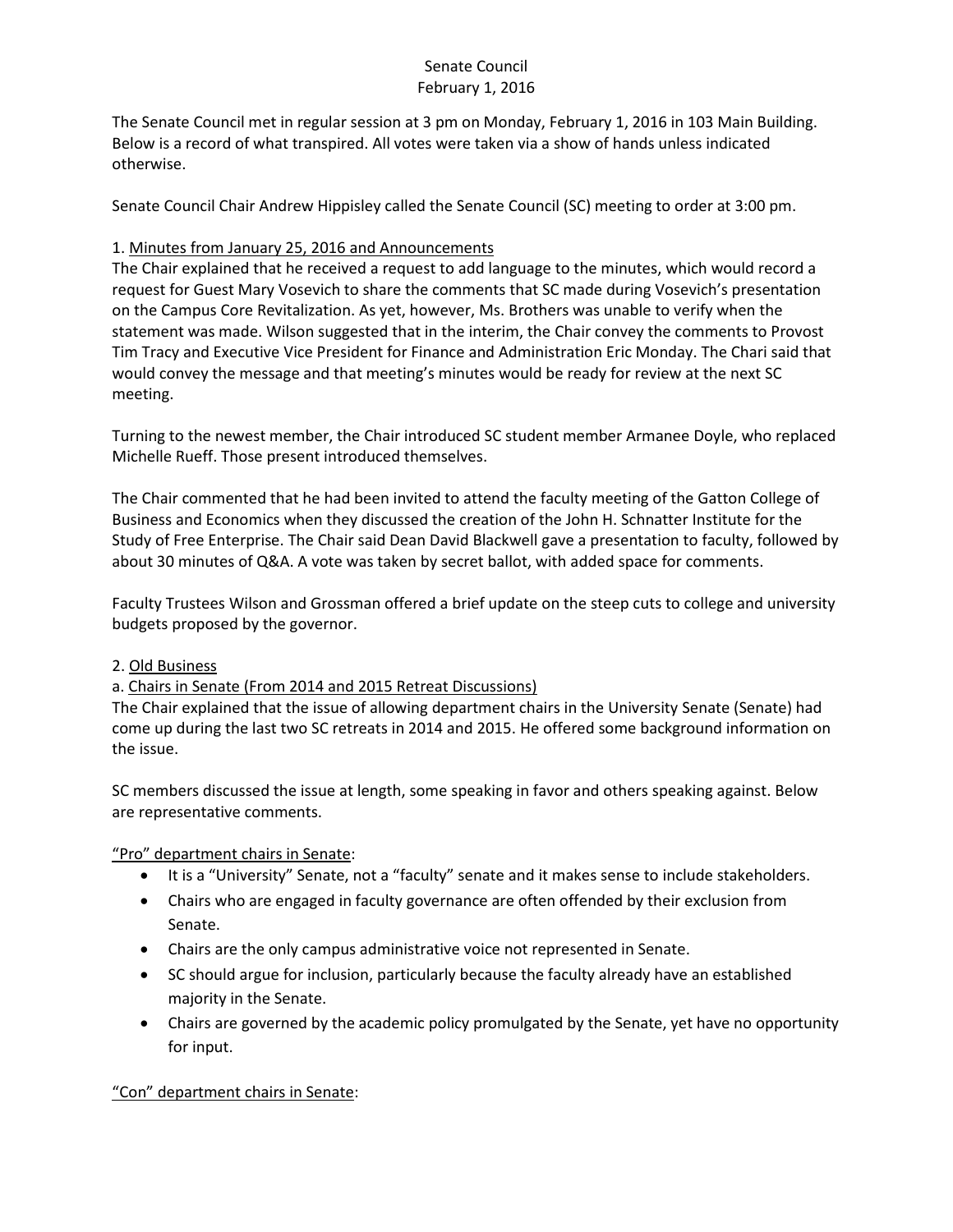- Nothing prevents department chairs from attending Senate meetings or being appointed to committees.
- By state law, department chairs can never be elected faculty representatives or vote on degree lists.
- There is no faculty senate, so SC should preserve the role of rank-and-file faculty as much as possible.
- Some chairs could be good members of Senate, but they are also represented in Senate by their deans.
- A chair can serve in Senate after their chair term is over.
- *Governing Regulation IV* ("The University Senate") would need to be changed if chairs were allowed in Senate; it could be dangerous to open that up for discussion, in case faculty prerogatives begin to be opened up for discussion by higher administration and/or the Board of Trustees.
- If a faculty member wants to serve in Senate, they are free to decline to serve as chair.

Additional comments regarding department chairs in Senate:

- There are some colleges and units where the model seems to be more of an "administrator-forlife" department head system, as opposed to the more common and predominant structure of department chairs who serve two or three terms as chair and then return to the faculty. The units essentially run by department heads make the conversation more difficult.
- The more pertinent issue would be to answer the question, "why are deans allowed in Senate?"
- The only thing preventing chairs from serving in Senate is an interpretation by the Senate's Rules and Elections Committee (SREC), not an actual vote to disallow chairs by the Senate as a whole.
- Neither the *Governing Regulations* or *Administrative Regulations* outline the specific Senate membership requirements that exclude chairs; so the policy could be changed by simply removing the interpretation in the SRs [*SR 1.2.2.1.B*] that prohibits chairs from serving.

As discussion wound down, the Chair summarized that there was a complex set of sentiments within SC, but no energy to pursue the question of including chairs in Senate. There were no additional comments or suggestions.

## b. Proposed Program Change - MA Classics (Earning a Graduate Certificate by Completing a Master's Degree)

The Chair explained that program changes typically go on web transmittal, but the proposal in question had a couple of issues embedded within it. First, the proposal intends to add two concentrations, one for "Latin and Greek" and the other for "Latin"; the Latin concentration is targeted at teachers. Second, students who enroll in the Latin concentration will have different admissions requirements for students who enroll in the Latin and Greek concentration. Next, one requirement for the Latin concentration is enrolling in and receiving the Graduate Certificate in Latin Studies, which means that the relationship between the master's degree and the associated graduate certificate is subsumption – everything done in the graduate certificate is subsumed by the master's degree.

SC members discussed at length the various issues in the proposal. Wood said that only nine hours of coursework from one graduate program can be counted towards another degree program being done at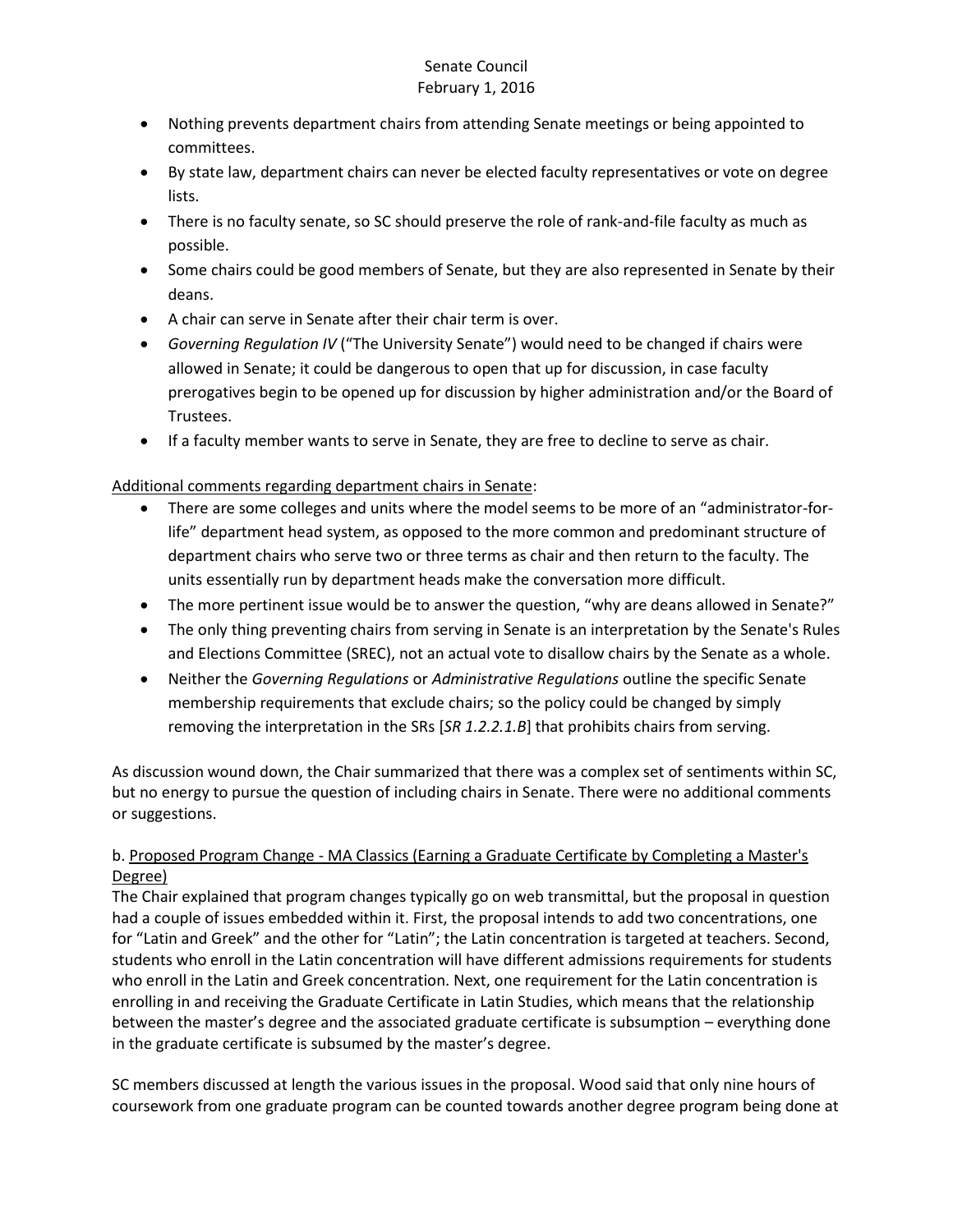the same time, but no hours used from a previously earned degree can be used towards another graduate degree. Schroeder added that the current practice was to allow "double dipping" only if the appropriate forms are filled out within the first two semesters. Wood **moved** to send the MA Classics proposal to the Senate's Academic Programs Committee to help determine if the proposed changes rise to the level of a new degree program. Grossman **seconded**. A **vote** was taken and the motion **passed** with none opposed.

Schroeder commented that the proposal did not truly belong in the Senate's Academic Programs Committee (SAPC) because there were two issues as yet not discussed. First, the issue of earning a graduate certificate by virtue of completing a master's degree has not been resolved, as the SREC has not yet returned to SC with an answer for that question. Schroeder commented that SAPC has seen three such proposals this year and committee members are tired of waiting for SREC guidance. Secondly, if SAPC is to be involved in reviewing program changes, the SACS-COC (Southern Association of Colleges and Schools Commission on Colleges) definition of major program changes should be utilized. Every program change proposal includes paperwork to determine if a change is truly a change or if a change actually creates a new degree program. Schroeder commented that if the program change forms required documentation of communication with UK's liaison to the Council on Postsecondary Education, who also is knowledgeable about SACS-COC policies regarding program changes versus new programs, it might flesh out sufficient information to guide the approval process at UK (program change route, or new program route).

Discussion then turned to the matter of earning a graduate certificate by virtue of completing a master's degree. Wood suggested giving the issue to the Graduate Council so that body could deliberate and report back to SC on what should be the relationship between a graduate degree (master's or doctoral) and a graduate certificate. There were no objections so the Chair said he would contact the Graduate Council.

#### 3. Committee Reports

a. Senate's Admissions and Academic Standards Committee (SAASC) - Scott Yost, Chair

i. Excused Absences vs Unexcused Absences: Contradiction in *Senate Rules 5.2.4.2* Guest Scott Yost, chair of the Senate's Admissions and Academic Standards Committee (SAASC), explained the changes to the proposal since SC last saw it. One issue pertained to documented disabilities and reasonable accommodations. Yost explained that federal law trumps anything in the SRs and UK has procedures for addressing documented disabilities, through the Disability Resource Center. Because of that, there was little support for adding an "out" clause in cases of documented disability, although there was support in the SAASC for including in the SRs (likely at the beginning of the document) a statement acknowledging federal laws governing disabilities and reasonable accommodations.

There was extensive discussion and questions among SC members, Yost, and Guest Michael Healy, the academic ombud. Guest David Beach, director of the Disability Resource Center, also participated. Healy and Yost supported continued use of "petition for" a W instead of "receive." Brown spoke in favor of "receive," noting that a student should not have to ask permission, but rather have that unalienable right to receive.

Brown **moved** to amend the language of the proposal as follows<sup>1</sup>:

 $\overline{\phantom{a}}$ <sup>1</sup> Underline formatting denotes added text; strikethrough indicates deleted text.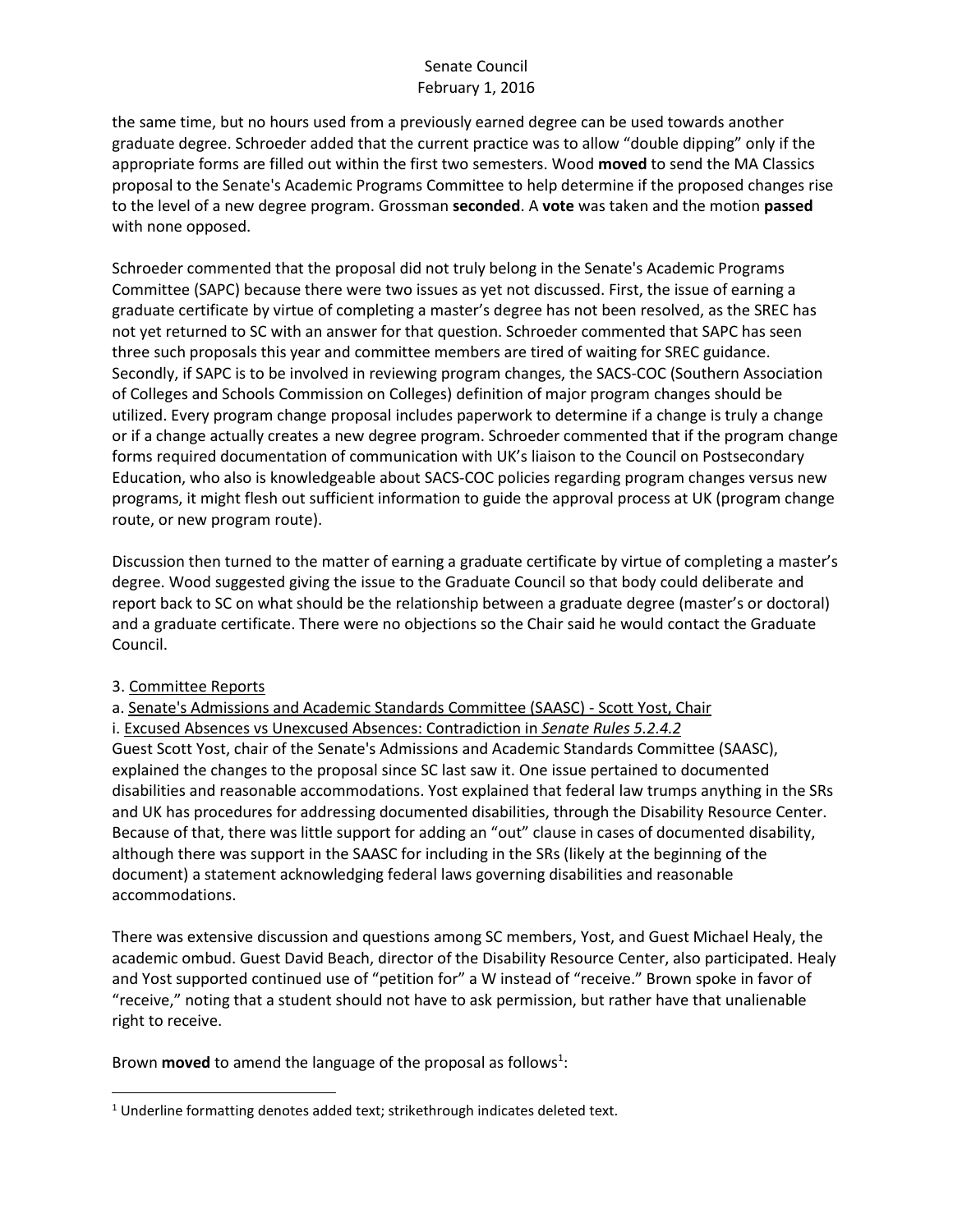Excused Absences: If a student has excused absences in excess of one-fifth of the class contact hours for that course (participation activities for an online courses, as defined in 5.2.4.1 A), the student shall have the right to petition for receive a "W", or the Instructor of Record may award an "I" for the course if the student declines to petition for receive a "W."

Wood **seconded**. Discussion continued; Healy and Yost expressed concern about the amendment, saying that a W is only granted in certain circumstances. A **vote** was taken and the motion **passed** with five in favor and two opposed.

Grossman **moved** to strike the sentence beginning, "If the course syllabus defines either policies…." as well as the new paragraph on excused absences. Wilson **seconded**. Grossman said the entire section was confusing. SC members discussed the motion. A **vote** was taken and the motion **failed** with none in favor.

Yost commented that the distance-learning related changes to *SR 5.2.4.1* were not under discussion, but rather he wanted SC to know they were in the first steps of identifying appropriate wording to define what attendance means for distance learning classes. The Senate Committee on Distance Learning and eLearning (SCDLeL) will need to finalize the language.

The Chair noted that the **motion** to approve the proposed (and amended) changes to SR 5.2.4.2 came from the SAASC, so no **second** was required. A **vote** was taken and the motion **passed** with none opposed and two abstentions.

### ii. Proposed Changes to *Senate Rules 6.3.1* ("Plagiarism")

Yost explained the proposed changes. The **motion** from SAASC was to approve the proposed changes to *SR 6.3.1* ("Plagiarism"). Because the motion came from committee, no **second** was required. SC members and Yost agreed that the phrase "instructor of record" should be used in place of "faculty of record."

Wood **moved** to amend the language to remove "or that person's designee" and Brown **seconded**. A **vote** was taken and the motion **passed** with none opposed.

A **vote** on the amended motion was taken and the motion **passed** with one opposed.

### iii. Standard of Evidence in Academic Offenses (Proposed Changes to *Senate Rules 6.3* ("Academic Offenses and Procedures"))

Yost explained the proposal. The Chair noted that the **motion** to approve the proposed changes to *Senate Rules 6.3* ("Academic Offenses and Procedures") came from committee, so no **second** was required.

Mazur read a comment from one of the SC's student members, as the student members had had to leave prior to the discussion. There were concerns about voting on such a proposal without having students present. Brown **moved** to table the proposal until the following meeting, when students would be present, and Mazur **seconded**. A **vote** was taken and the motion **passed** with none opposed.

4. Tentative Senate Agenda for February 8, 2016